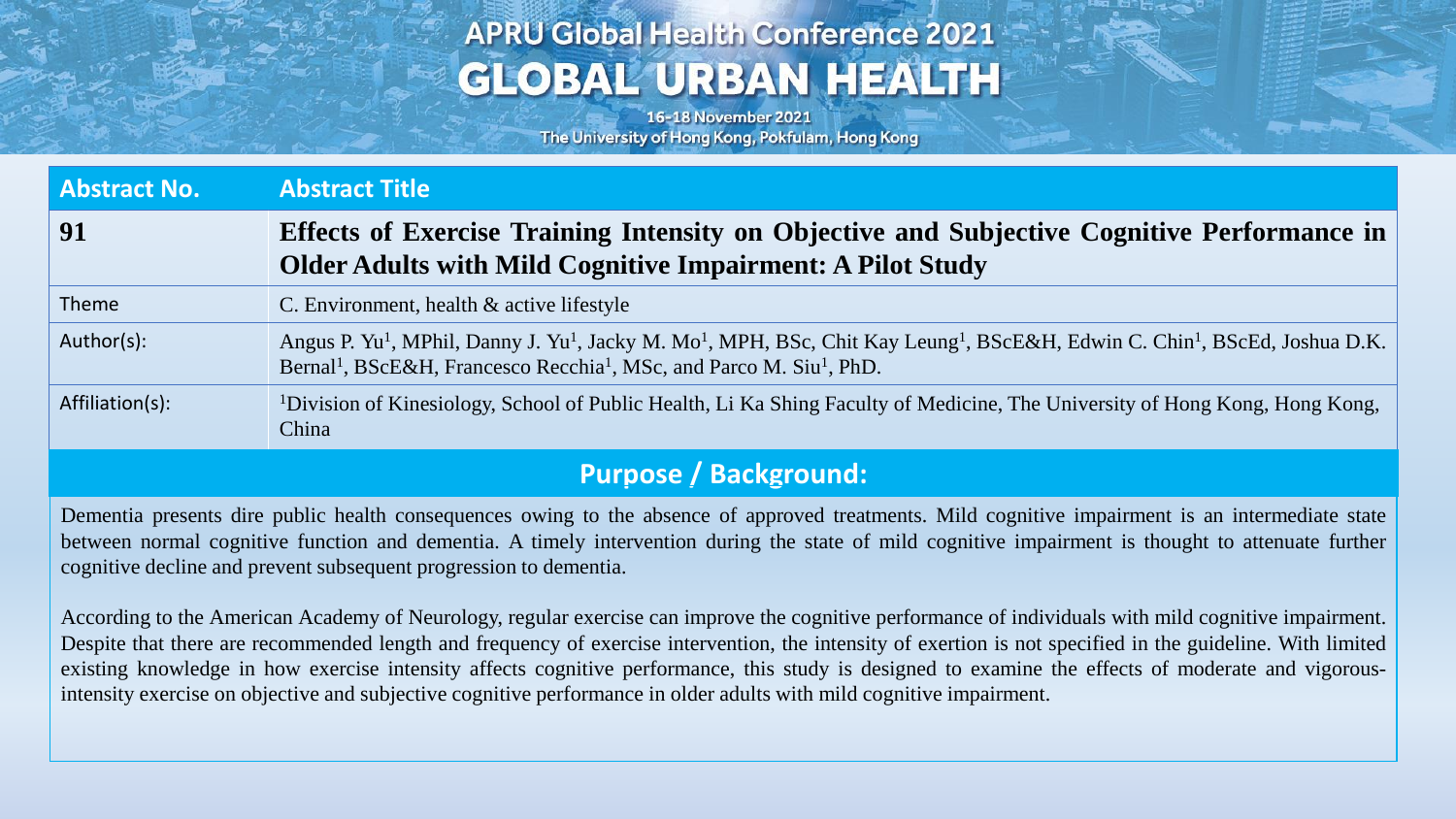# **APRU Global Health Conference 2021 GLOBAL URBAN HEALTH**

16-18 November 2021 The University of Hong Kong, Pokfulam, Hong Kong

**Abstract No. Abstract Title 91 Effects of Exercise Training Intensity on Objective and Subjective Cognitive Performance in**

**Older Adults with Mild Cognitive Impairment: A Pilot Study**

#### **Methods:**

Twenty older adults aged 50 years or above with mild cognitive impairment were randomly assigned into three groups, namely vigorous exercise group (VIG, n=7, three 25-min sessions of vigorous walking exercise per week with intensity set at 7 metabolic equivalents for 12 weeks), moderate exercise group (MOD, n=7, three 50-min sessions of moderate walking exercise per week with intensity set at 3.5 metabolic equivalents for 12 weeks) and control group (CON, n=6, 12 weeks of stretching exercise comprising one 75-min session per week). The weekly exercise volumes of vigorous exercise and moderate exercise groups were identical whereas the weekly exercise duration of the control group was equivalent to that of the vigorous exercise group. Objective and subjective cognitive performances were assessed by the Hong Kong version of Montreal Cognitive Assessment (MoCA-HK) and Cognitive Self-report Questionnaire (CSQR) respectively. Data were analyzed by generalized estimating equations with baseline as covariate. Differences among groups in any given outcomes were indicated by a significant group-by-time interaction. Pair-wise comparison was performed using closed test procedure.